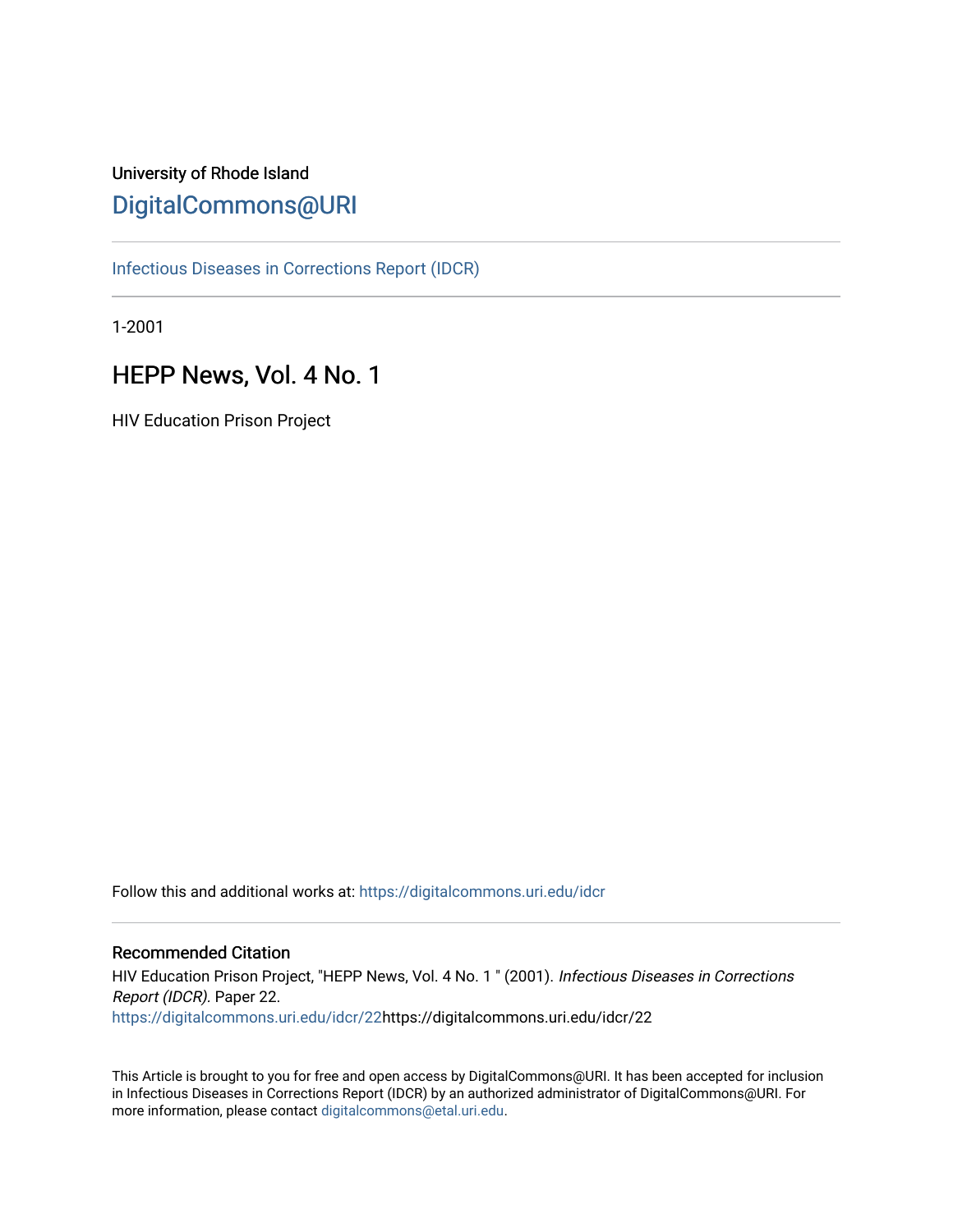

Sponsored by the Brown Medical School Office of Continuing Medical Education and the Brown University AIDS Program.

# **ABOUT HEPP**

*HEPP News, a forum for correctional problem solving, targets correctional administrators and HIV/AIDS care providers including physicians, nurses, outreach workers, and case managers. Published monthly and distributed by fax, HEPP News provides up-to-the-moment information on HIV treatment, efficient approaches to administering HIV treatment in the correctional environment, national and international news related to HIV in prisons and jails, and changes in correctional care that impact HIV treatment. Continuing Medical Education credits are provided by the Brown University Office of Continuing Medical Education to physicians who accurately respond to the questions on the last page of the newsletter.* 

#### **EDITORS Anne S. De Groot, M.D.** *Director, TB/HIV Research Lab, Brown Medical School*

**Frederick L. Altice, M.D.** *Director, HIV in Prisons Program, Yale University AIDS Program*

**Joseph Bick, M.D.** *Director, HIV Treatment Services, California Medical Facility, California Department of Corrections*

**Faculty Disclosure**  In accordance with the Accreditation Council for Continuing Medical Education Standards for Commercial Support, the faculty for this activity have been asked to complete Conflict of Interest Disclosure forms. Disclosures are listed at the end of articles. All of the individual medications discussed in this newsletter are approved for treatment of HIV unless otherwise indicated. For the treatment of HIV infection, many physicians opt to use combination antiretroviral therapy which is not addressed by the FDA.

*HEPP News is grateful for the support of Agouron Pharmaceuticals, Dupont, Merck & Co., Roche Pharmaceuticals, and Roxane Laboratories through unrestricted educational grants.*

# **Depression, Neurocognitive Disorders, and HIV in Prisons**

### **Kristine M. Herfkens, Ph.D.\*,** *Triangle Neuropsychology Services, PLLC, Durham, NC*

Mental health issues are difficult territory for any healthcare provider. The situation becomes exponentially more complex when the patient is incarcerated and HIV is added to the mix. The multifactorial etiology of mental illness makes diagnosis and management of these patients quite challenging. Treatment is further complicated by factors such as potential medication side effects and interactions and mental status changes due to opportunistic infections.

Psychiatric problems in the correctional setting are more prevalent and often more severe than seen in the general population (1). The overall prevalence of psychiatric disorders among inmates ranges from 30-70%; contributing to this high prevalence is co-occurring substance use disorders (about 60%) and neurocognitive disorders (about 50%). The neurocognitive disorders often have multiple etiologies, including acquired brain injury (ABI) and the long-term consequences of substance abuse. In addition, neurocognitive disorders can complicate the management of other concurrent illnesses. Unfortunately, these disorders combine to reduce the likelihood that a patient will adhere to treatment (2).

Factors contributing to the high prevalence of psychiatric and neuropsychiatric disorders in correctional populations should be carefully considered when treating incarcerated patients. Education, adaptive coping skills, and a strong support network are essential for protecting individuals from significant mental health problems. Incarcerated men and women tend to represent a marginalized sector of the general population, who also have very poor social support networks and lower levels of education.

Women often present with additional psychosocial factors. More than 60% of incarcerated women report histories of sexual abuse, and an even greater number approaching 90% report physical abuse (3). This abuse history has been linked to a number of mental illnesses, including substance abuse, personality disorders, affective disorders, and posttraumatic stress disorders. The extent of severe, prolonged physical and sexual abuse histories among incarcerated men is likely to be similar and to contribute to the high prevalence of mental illness among them.

*One of the most relevant and underdiagnosed mental health issues among inmates with HIV is depression.*

These primary (antecedent to HIV infection) mental health issues play a critical role in determining whether a person will become infected with HIV, will adhere to a long term medication regimen, and will engage in risk factors for the development of other health problems. Thus, managing mental illness is an important part of providing HIV and medical care to incarcerated populations.

# **Depression**

One of the most relevant and underdiagnosed mental health issues among inmates with HIV is depression. Depression is common, potentially life threatening, and generally treatable. Depression is several times more prevalent among people with HIV than among the general population; prevalence of depressed mood approaches 80% and 10-15% have diagnosed major depression (4). Co-morbid mental illness among HIV-infected prisoners is concentrated in even higher numbers due to co-existing substance use disorders among prisoners. While the etiology of depression may be multifactorial, including primary depression, depression from substance abuse, post-traumatic stress, or issues surrounding reasons for incarceration, nonetheless, depression must be diagnosed and effec-

#### *Continued on page 2*

| WHAT'S | <b>INSIDE</b> |
|--------|---------------|
|        |               |
|        |               |
|        |               |
|        |               |

Brown Medical School | Providence, RI 02906 | 401.863.2180 | fax: 401.863.1243 | www.hivcorrections.org *If you have any problems with this fax transmission please call 800.748.4336 or e-mail us at HEPP@corrections.net*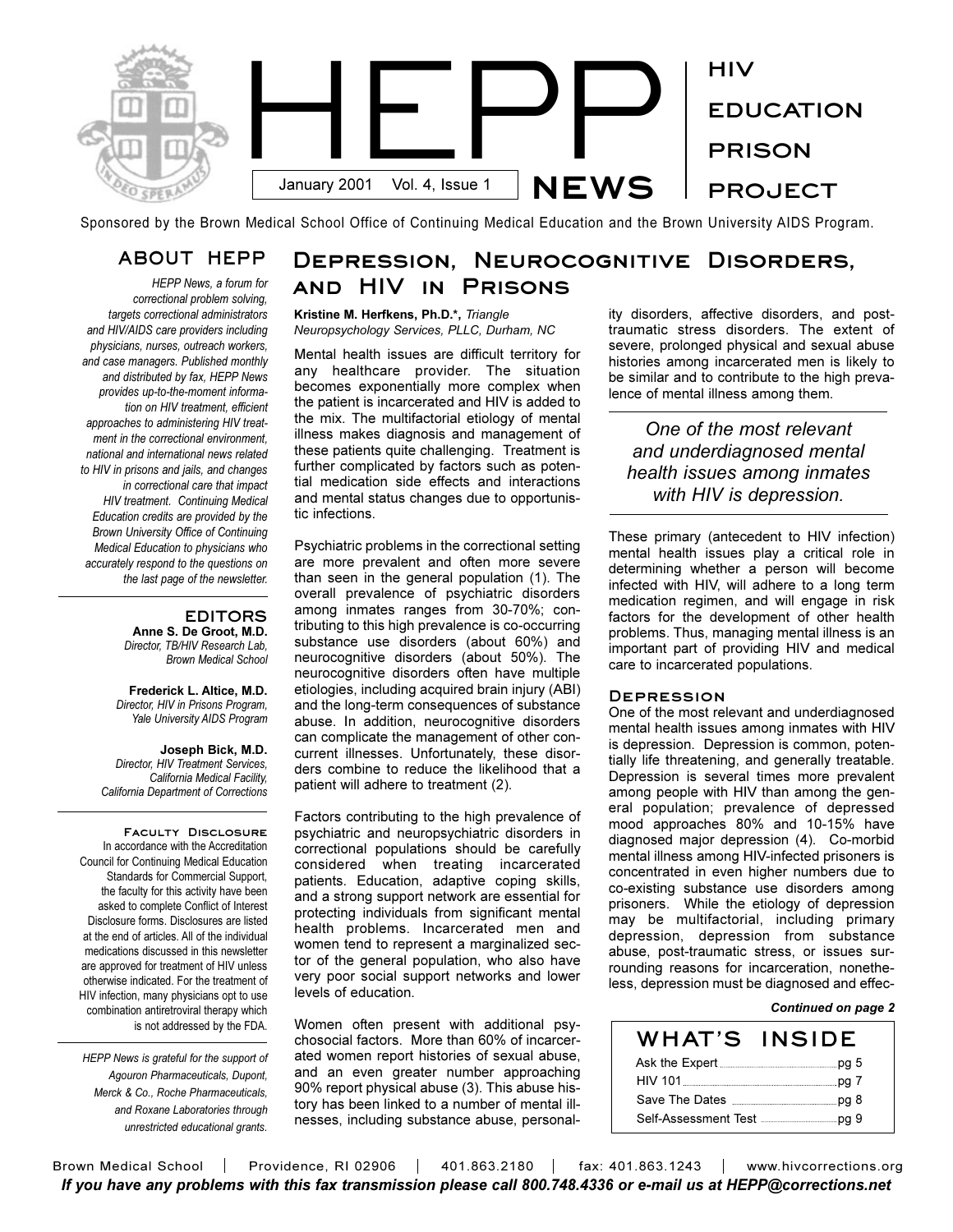tively treated to ensure adequate health outcomes. Rates of self-reported depressed mood tend to be highest immediately prior to HIV testing and while waiting for results (5).

Additionally, for individuals undergoing HIV testing, symptoms of depression may be enhanced, particularly in facilities where HIV testing is mandatory. Psychiatric support and crisis intervention may be most required at these times. As patients begin to accommodate to their changing health status, depressive issues may diminish over time, only to reemerge at transition points in the disease.

Depression is thought to be related to damage to, or alterations in the functioning of subcortical brain structures (6). Increased rates of depression have been seen in several neurologic disorders that differentially affect subcortical structures, such as Parkinson's disease, Huntington's disease, and HIV/AIDS. While depression (due to situational factors) can certainly cause a patient to be distractible, irritable, forgetful, disorganized, apathetic and slow, these behaviors may also be symptomatic of the neurocognitive changes associated with subcortical neurologic disorders. Unfortunately, traditional treatments for depression may be less than optimally effective in patients with subcortical neurological disorders.

### **Cognitive Function**

Although many healthcare providers may think of the evaluation of cognitive functioning as being outside the purview of mental health, it is actually an integral part of a mental health evaluation. Further, it is often extremely difficult for physicians to distinguish the behavioral aspects of depression from the consequences of subcortical neurocognitive impairment. In patients with HIV, neurocognitive disorders increase with the presence of psychiatric symptoms, CD4<200, a history of poor medication adherence, and a history of prior neurologic insults (substance abuse, trauma, stroke, etc). Although these patients frequently appear to be depressed, uncooperative, and out of step with the environment, they may in reality be having difficulty comprehending and consistently tracking the changes and demands of the prison setting. Thus, patients with HIV may have symptoms that make differentiating depression from subcortical impairment more challenging, especially since existing screening tools are insensitive to measuring a difference.

Inmates with unrecognized cognitive impairment as a result of HIV may be emotionally labile and behaviorally unpredictable, inviting attacks from other inmates and punishment/retaliation from correctional officers who fail to understand the behavioral impetus. They may receive punishment for rule infractions that they were never entirely capable of understanding or remembering. They may refuse medication, either intermittently or consistently, because of an inability to understand and/or remember the consequences of non-adherence. They may be asked to make decisions about their

# **Depression...***(continued from page 1)* **Figure 1. The Center for Epidemiologic Studies Depression Scale**

Experts who treat and study depression use a wide variety of tests and rating systems to determine a person's level of depression. The Center for Epidemiologic Studies Depression Scale (CES-D) is one of the most common methods for allowing an individual to determine his or her depression quotient, because it easy to understand, take, and score. This quick self-test measures a patient's depressive feelings and behaviors during the past week. The CES-D developed by Lenore Radloff, while she was a researcher at the National Institute of Mental Health - is an effective, time-honored tool that has become a standard for identifying depression.

| For the following 20 items,<br>please select the choice that best<br>describes how you have felt<br>over the past week: | Rarely or<br>none of the<br>time<br>(< 1 day) | Some or a<br>little of the<br>time<br>$(1-2 \text{ days})$ | Occasionally<br>or a moder-<br>ate amount<br>of the time<br>$(3-4 \text{ days})$ | Most or<br>all of the<br>time<br>$(5-7 \text{ days})$ |
|-------------------------------------------------------------------------------------------------------------------------|-----------------------------------------------|------------------------------------------------------------|----------------------------------------------------------------------------------|-------------------------------------------------------|
| 1. I was bothered by things that<br>usually don't bother me.                                                            |                                               |                                                            |                                                                                  |                                                       |
| 2. I did not feel like eating;<br>my appetite was poor.                                                                 |                                               |                                                            |                                                                                  |                                                       |
| 3. I felt that I could not shake off the<br>blues even with the help from my<br>family and friends.                     |                                               |                                                            |                                                                                  |                                                       |
| 4. I felt that I was not as good as<br>other people.                                                                    |                                               |                                                            |                                                                                  |                                                       |
| 5. I had trouble keeping my mind on<br>what I was doing.                                                                |                                               |                                                            |                                                                                  |                                                       |
| 6. I felt depressed.                                                                                                    |                                               |                                                            |                                                                                  |                                                       |
| 7. I felt that everything I did was<br>an effort.                                                                       |                                               |                                                            |                                                                                  |                                                       |
| 8. I felt hopeless about the future.                                                                                    |                                               |                                                            |                                                                                  |                                                       |
| 9. I thought my life had been a failure.                                                                                |                                               |                                                            |                                                                                  |                                                       |
| 10. I felt fearful.                                                                                                     |                                               |                                                            |                                                                                  |                                                       |
| 11. My sleep was restless.                                                                                              |                                               |                                                            |                                                                                  |                                                       |
| 12. I was unhappy.                                                                                                      |                                               |                                                            |                                                                                  |                                                       |
| 13. I talked less than usual.                                                                                           |                                               |                                                            |                                                                                  |                                                       |
| 14. I felt lonely.                                                                                                      |                                               |                                                            |                                                                                  |                                                       |
| 15. People were unfriendly.                                                                                             |                                               |                                                            |                                                                                  |                                                       |
| 16. I did not enjoy life.                                                                                               |                                               |                                                            |                                                                                  |                                                       |
| 17. I had crying spells.                                                                                                |                                               |                                                            |                                                                                  |                                                       |
| 18. I felt sad.                                                                                                         |                                               |                                                            |                                                                                  |                                                       |
| 19. I felt that people disliked me.                                                                                     |                                               |                                                            |                                                                                  |                                                       |
| 20. I could not get "going".                                                                                            |                                               |                                                            |                                                                                  |                                                       |
|                                                                                                                         |                                               |                                                            |                                                                                  |                                                       |

*Reference: Radloff, L.S. (1977). The CES-D scale: A self report depression scale for research in the general population. Applied Psychological Measurement, 1, 385-401.*

#### **TO SCORE:**

**Step 1:** For each answer, assign the following value:

*0-Rarely or none of the time (<1 day) 1-Some or a little of the time (1-2 days) 2-Occasionally or a moderate amount of the time (3-4 days)*

*3-Most or all of the time (5-7 days)*

**Step 2:** Add the total scores and refer to this scale:

**F** *If the score is 22 or higher, the patient may be suffering from a major depression.* 

G *If the score is 15 to 21, the patient may be suffering from mild to moderate depression.* 

G *If the score is below 15, this test does not indicate that the patient is depressed.*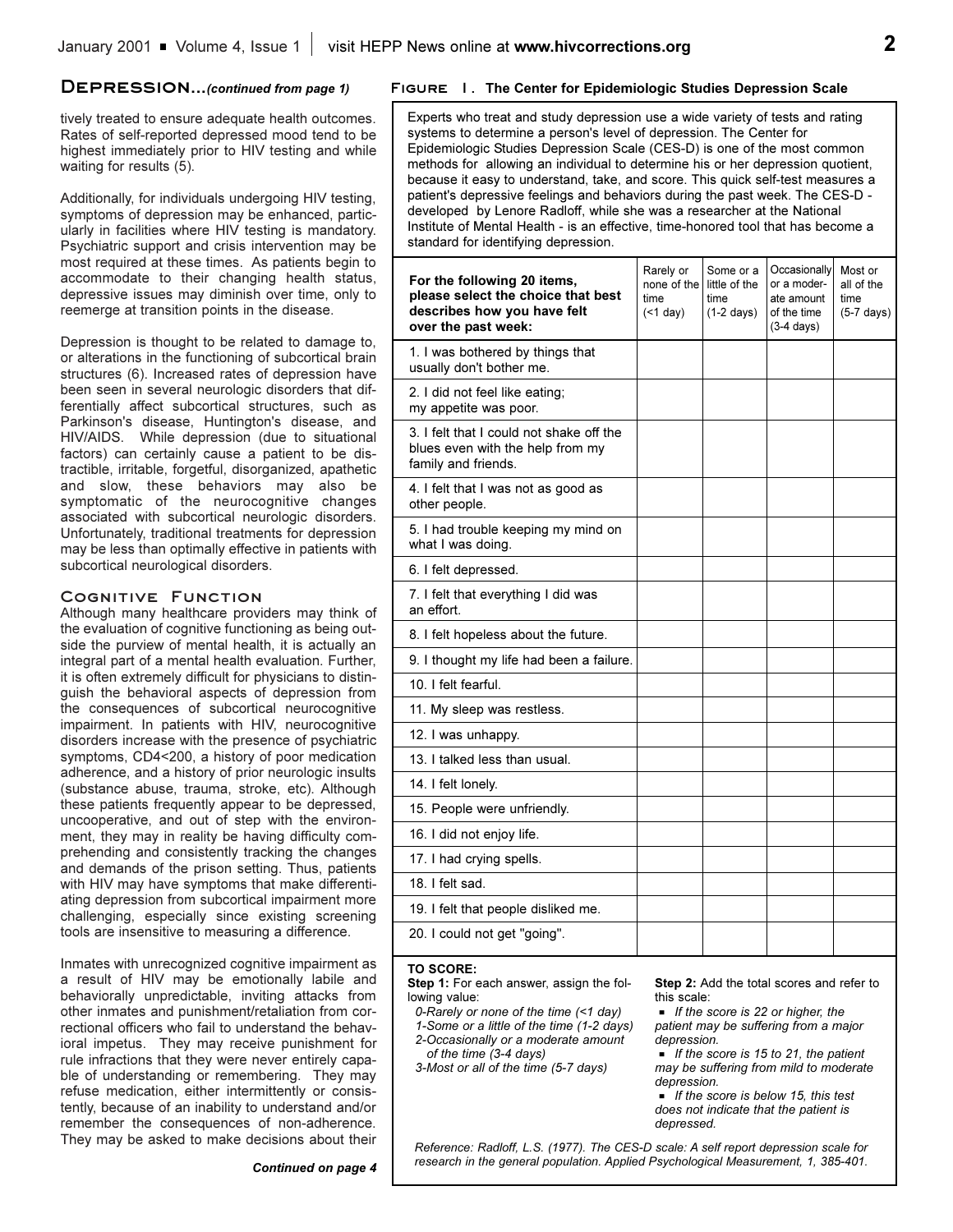# **Letter from the Editor**

*Dear Colleagues,*

*We are extremely pleased to bring you this issue of HEPP News on mental health! It covers a very significant problem for correctional health care providers: the management of dual and triple diagnosed patients (major psychiatric illness, substance use disorder and HIV). Cooccurring mental illness can interfere with both acceptance of and adherence to HIV medications. For such patients, HIV disease cannot be effectively treated without diagnosis and treatment of the mental illness. Unfortunatley, more than 50% of patients with mental illness are either undiagnosed and/or untreated. This is likely to be more prevalent within our correctional systems. Though depression is the most common mental illness among our HIV-infected inmates, we learn from our main article that the diagnosis may not be simple and that neurocognitive disorders and bipolar disorder may mimic depression. Treatment of depression in these patients may have either no effect or adverse consequences if the proper diagnosis is not made.*

*Management of dually diagnosed patients may result in a veritable pharmacy of prescribed medications. In this issue, we try to ferret out potential drug interactions that clinicians must address before administering psychiatric and HIV medications. Thus, it behooves psychiatrists and HIV specialists alike to come to understand these drug interactions to avoid such dilemmas as presented in our Ask the Expert submission and to properly diagnose them when they arise. Proper co-management of these conditions will result in improved outcomes for both HIV disease and mental illness, and may have profound effects on recidivism if these patients are properly managed within our correctional systems and linked to appropriate services upon release.*

*After reviewing this issue, readers should be able to list which psychiatric medications can be used in combination with antiretrovirals and describe the clinical management of depression and other mental health disorders in HIV-infected patients.*

*In our next issue, we'll bring you news from the 8th Conference on Retroviruses and Opportunistic Infections in Chicago, IL. January marks the second month of HEPP News continuing medical education (CME) credit online! Be sure to check it out at www.HIVcorrections.org!*

*As always, we look forward to hearing from you!*

*Sincerely,*

NAME:

it *L. Altie H*o

*Frederick L. Altice, M.D.*

**Senior Advisors** Theodore M. Hammett, Ph.D. *Abt Associates*

Ned E. Heltzer, R.Ph., M.S. *Prison Health Services, Inc.*

Ralf Jürgens *Canadian AIDS Law Legal Network* David P. Paar, M.D.

*University of Texas Medical Branch* Joseph Paris, Ph.D., M.D.

*CCHP Georgia Dept. of Corrections*  Khurram Rana, Pharm. D.

*University of RI College of Pharmacy* David Thomas, J.D., M.D. *Florida Dept. of Corrections*

Lester Wright, M.D. *New York State Dept. of Corrections*

**Associate Editors**

Anne C. Spaulding, M.D. *Brown Medical School*

Stephen Tabet, M.D., M.P.H. *Univ. of Washington Division of Infectious Disease Seattle HIVNET*

> David A. Wohl, M.D. *University of North Carolina*

> > **Managers** Dennis Thomas

*HIV Education Prison Project* Michelle Gaseau

*The Corrections Connection* **Layout** Kimberly Backlund-Lewis

*The Corrections Connection* **Distribution**

*Screened Images Multimedia*

**Managing Editor**  Elizabeth Stubblefield *HIV Education Prison Project*

The editorial board and contributors to HEPP News include national and regional correctional professionals, selected on the basis of their experience with HIV care in the correctional setting and their familiarity with current HIV treatment. We encourage submissions, feedback, and correspondence from our readership.

# **Subscribe to HEPP News**

Fax to **617.770.3339** for any of the following: *(please print clearly or type)*

\_\_\_\_ Yes, I would like to add/update/correct (circle one) my contact information for my complimentary subscription of HEPP News fax newsletter.

- Yes, I would like to sign up the following colleague to receive a complimentary subscription of HEPP News fax newsletter.
- \_\_\_\_ Yes, I would like to have the following back issues emailed to me (please include volume/issue/date).

Yes, I would like my HEPP News to be delivered in the future as an attached PDF file in an e-mail (rather than have a fax).

|  |                                               |                                                                                                                      | (Optional) # of HIV-Infected Inmates: _____                                                                                                                                                                                    |
|--|-----------------------------------------------|----------------------------------------------------------------------------------------------------------------------|--------------------------------------------------------------------------------------------------------------------------------------------------------------------------------------------------------------------------------|
|  | O Pharmacist O Medical Director/Administrator | CHECK ONE: O Physician O Physician Assistant O Nurse Practitioner<br>$\circ$ HIV Case Worker/Counselor $\circ$ Other | O Nurse/Nurse Administrator                                                                                                                                                                                                    |
|  |                                               |                                                                                                                      |                                                                                                                                                                                                                                |
|  |                                               |                                                                                                                      |                                                                                                                                                                                                                                |
|  |                                               |                                                                                                                      |                                                                                                                                                                                                                                |
|  |                                               |                                                                                                                      | DATE: the contract of the contract of the contract of the contract of the contract of the contract of the contract of the contract of the contract of the contract of the contract of the contract of the contract of the cont |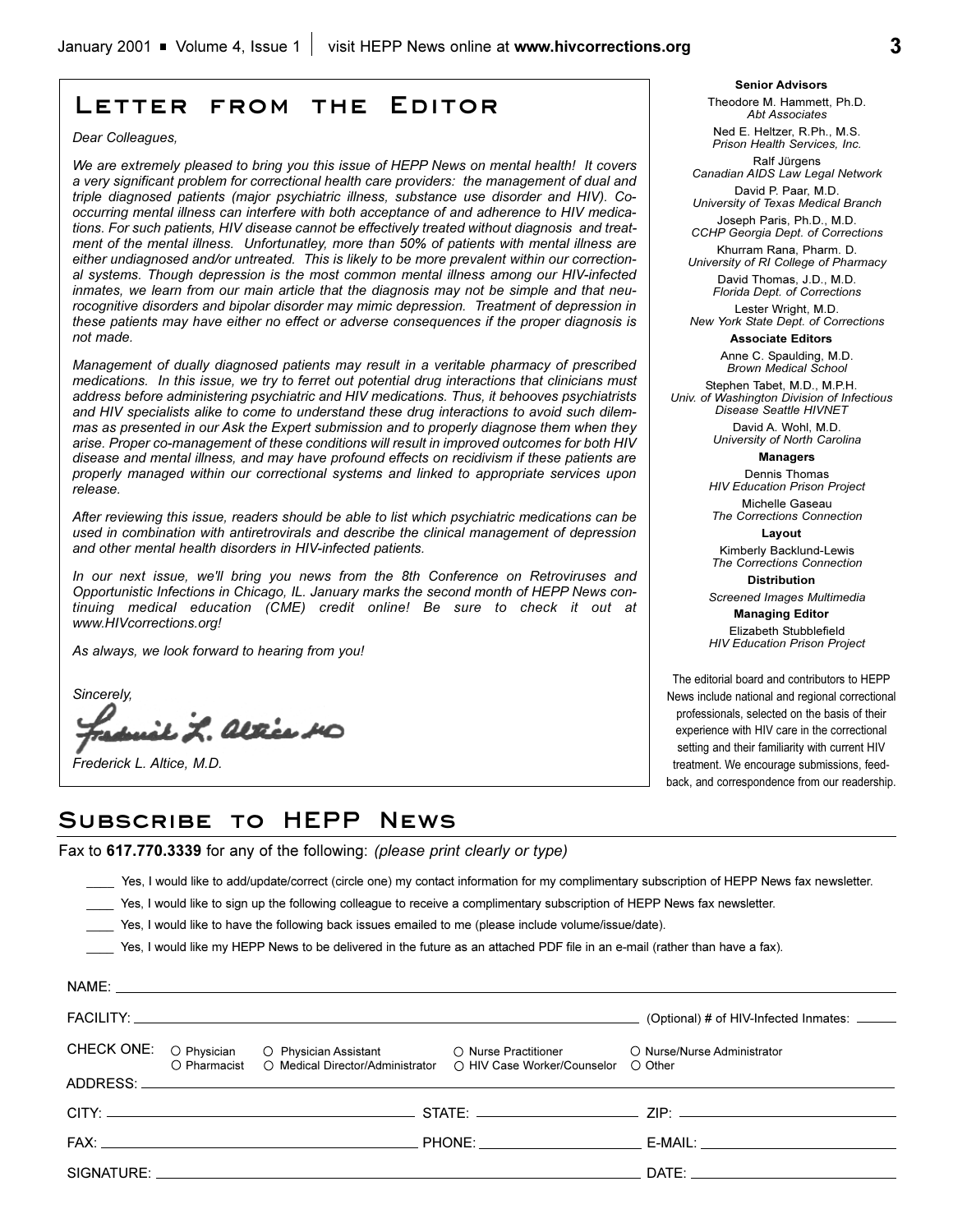### **Depression...**

### *(continued from page 2)*

medical treatment or day to day lives that they are no longer cognitively competent to make. The implications of impaired decision making ability in a prison setting, whether or not it is due to HIV, are enormous due to the unpredictability, complexity, and potential for violence in correctional facilities. Thus, any inmate with non-adherence to medications or health care should be carefully screened for co-existing mental illness.

### **Screening for Mental Health Disorders**

Distinguishing depression from subcortical neurocognitive impairment is difficult in a clinical interview. Fortunately, brief screening instruments are available to quickly identify patients with HIV who may be experiencing cognitive changes as well as affective disorders. The Mini Mental State Examination (MMSE) (7) is widely used as a quick cognitive screen, however, it screens for cortical signs, rather than the subcortical problems usually associated with HIV-related changes. The Johns Hopkins HIV Dementia Scale is an excellent alternative (See HEPPigram, page 6). It is brief, easy to administer and interpret, and freely available on the Internet at http://www.iapac.org/clinmgt/mh/demscale.html. It screens short term memory, concentration, and processing speed. While these areas may show some impairment in patients with moderate to severe depression, the cut off for considering dementia is sufficiently low to reduce the probability of false positive results. Another test is the Center for Epidemiologic Studies-Depression test (CES-D), which is shown in Figure 1. In general, screening should not occur immediately after intake into the facility as substance abuse or reaction to incarceration may overestimate the number of individuals with depression.

Regardless of whether HIV-infected prisoners have depressed affect secondary to depression or impaired neurocognitive changes, a trial of antidepressant therapy is indicated. In general, a trial with selective

### **Table 1. Criteria for Manic Episode**

A person is having a manic episode if experiencing a distinct period of abnormally and persistently elevated, expansive or irritable mood, lasting at least one week or if hospitalization is necessary. During the period of mood disturbance, three or more of the following symptoms have persisted (four if the mood is only irritable):

- 1. inflated self-esteem or grandiosity
- 2. decreased need for sleep
- 3. more talkative than usual or pressure to keep talking
- 4. flight of ideas or subjective experience that thoughts are racing
- 5. easily distractible
- 6. increase in goal-directed activity (either socially or sexually) or psychomotor agitation
- 7. excessive involvement in pleasure activities that have a high potential for painful consequences (e.g., illegal activities, sexual indiscretions, buying sprees)

The symptoms must not meet criteria for a Mixed Episode, the mood disturbance must be significantly severe to cause impaired impairment in social functioning, and may not be due to the direct physiological effects of a substance (illicit drugs, medications [e.g. SSRIs], or a general medical condition.

*Reference: Diagnostic and statistical manual of mental disorders : DSM-IV, Fourth Edition. Washington, DC : American Psychiatric Association, 1994.*

serotonin reuptake inhibitors (SSRIs) is likely to provide the best attempt at treatment. This class of drugs have few interactions with existing antiretrovirals (see HIV 101, page 7) and unlike tricyclic antidepressants, tend not to suppress cognitive function.

# **Other mental Illnesses**

Other conditions to be considered among HIV-infected inmates who present with a depressed mood or evidence of behavioral problems include bipolar disorder and schizophrenia. One study found that 2- 4.3% of all inmates have bipolar disorder, and 2.3-3.9% of all inmates are schizophrenic (8). In their discussion, the authors suggest these numbers may be underestimates. This condition, if misdiagnosed and treated with antidepressants rather than mood stabilizing medications, may result in episodes of mania that may lead to behavioral infractions or inability to adhere to medication regimens. (See Table 1) In some cases, the symptoms may be subtle. Moreover, some patients with thought disorders (e.g. schizophrenia) go clinically undetected because these individuals have

become quite skilled at "covering" their mental illness. (For an indepth review of other mental illnesses, see reference 2, Stevens et al, 2000.)

#### **Conclusion**

The range of psychiatric disorders that are seen in a correctional population is broad. The prevalence of all psychiatric disorders is higher in an incarcerated population than in the general population (1) , and some disorders are even more likely in an HIVinfected population. Depression is the most frequently encountered psychiatric disorder, both in and out of prison. Treatable and common, depressive symptoms also suggest potential additional complications in HIV-infected individuals. The symptoms of depression can overlap with and mimic the signs of subcortical impairment that is seen in HIV patients. In order to effectively treat symptoms, manage behavior, and promote optimal autonomy in the correctional setting, physicians must begin to erase the imaginary boundary between the mental health and neurocognitive consequences of this complex disease.

### *\*Speakers Bureau: Bristol-Myers Squibb*

#### **REFERENCES:**

*3. Browne A, Miller B, Maguin E. International J Law Psychiatry: Special Issue: Current Issues in Law and Psychiatry, July 1999*

*6. Cummings J. The neuroanatomy of depression. Journal of Clinical Psychiatry, 54(Suppl), S14-S20.*

*8. HEPP News interview with Robert Greifinger, correctional health care consultant. HEPP News, December 1999; 2(12): 4.*

*<sup>1.</sup> The Health Status of Soon-to-be-Released Inmates. National Commission on Correctional Healthcare and National Institute of Justice joint project. Meeting of the Expert Panel on Communicable Disease, June 14015, 1999, Chicago, IL.*

*<sup>2.</sup> Stevens VM, Neel JL, Baker DL. Psychosis and nonadherence in an HIV-seropositive patient. AIDS Reader, 2000; 10(10):596-601.*

*<sup>4.</sup> Boccellari, A., Dilley, J., and Shore, M. (1988). Neuropsychiatric aspects of AIDS dementia complex: A report on a clinical series. Neurotoxicology, 9, 381-390.*

*<sup>5.</sup> Bix B, Glosser G, Holmes W, Ballas C, Meritz M, Hutelmeyer C, and Turner J. Relationship between psychiatric disease and neuropsychological impairment in HIV seropositive individuals. Journal of the International Neuropsychological Society, 1, 581-588.*

*<sup>7.</sup> Folstein M, Folstein S, and McHugh P. Mini-Mental State: A practical method for grading the cognitive state of patients for the clinician. Journal of Psychiatric Research, 12, 189-198.*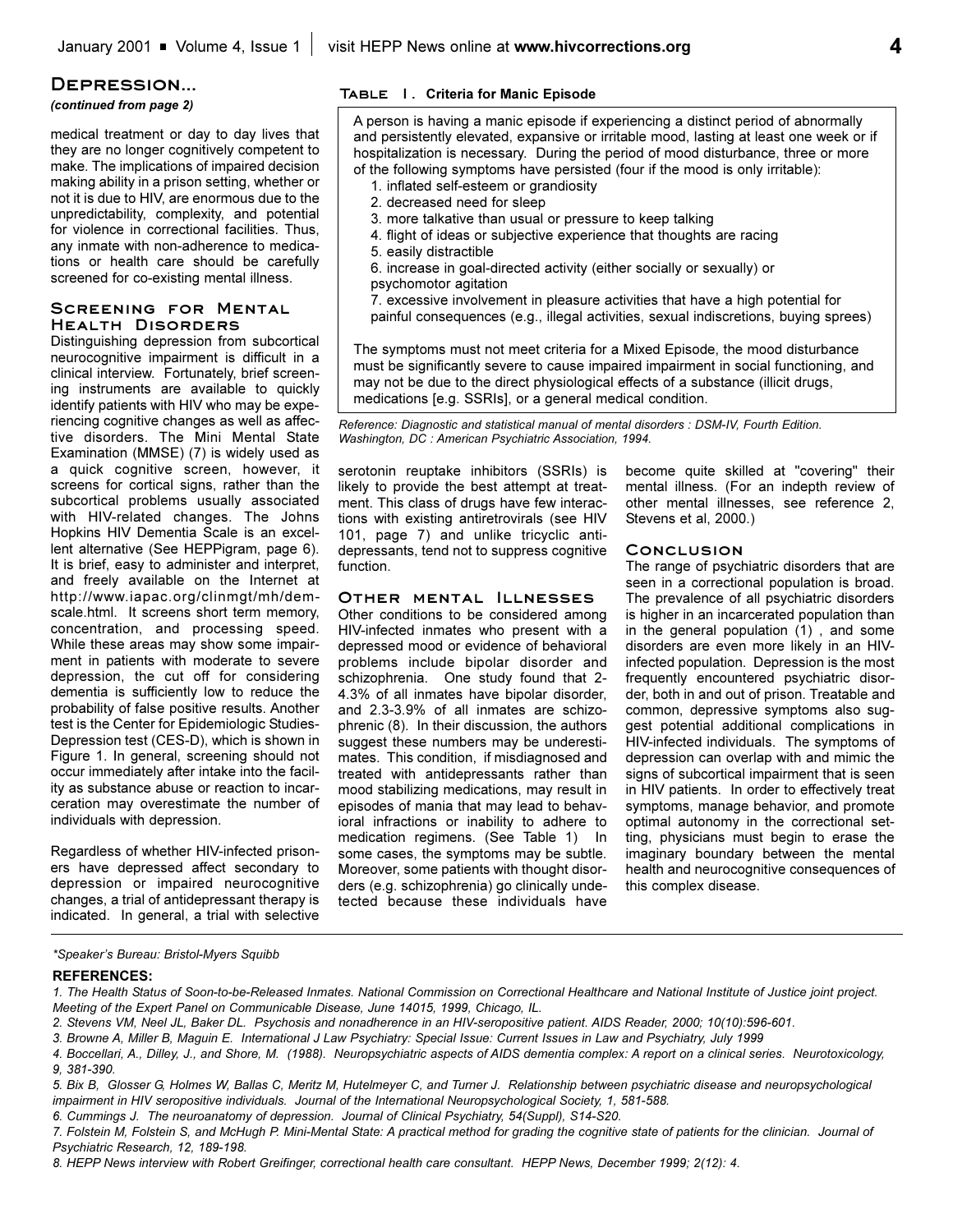# **Ask the Expert: Managing the Patient with Triple Diagnosis**

# **by Frederick L. Altice, M.D.\***

# **Case:**

*R.V is a 32 year-old female prisoner who was diagnosed with HIV infection in 1994. In 1996, her CD4 was 454 and HIV-1 RNA was 78,000 copies/mL. She acquired HIV from intravenous drug use and was using 20 bags of heroin and cocaine per day. Since 1996 she has served four prison terms, during which she had repeatedly refused ART. Her brief previous incarcerations (one to three months) were associated with multiple disciplinary actions and the HIV specialists noted she had "paranoid" attitudes about HIV and ART. She had repeatedly denied auditory or visual hallucinations.*

*Most recently, she was sentenced to 18 months. Her CD4 has now decreased to 90 and her HIV-RNA is 242,000 copies/mL. During the latest admission, she was fully evaluated by a psychiatrist and diagnosed with bipolar disorder. She was treated with valproic acid (VPA) and stabilized on a therapeutic dose of 750 mg TID; her VPA level was 76 mg/dl. Six weeks later, she agreed to initiate ART. After starting TMP/SMZ, she started stavudine (D4T) 40mg BID, abacavir (ABC, Ziagen) 300mg BID, ritonavir (RTV, Norvir) 200mg BID and indinavir (IDV, Crixivan) 800 mg BID. Three days later, she was brought for medical evaluation for inability to stand up, dizziness and double vision. On exam, she had significant lateral gaze nystagmus. She had no fevers, headaches, or other focal neurological findings. The patient was admitted to the medical infirmary where her VPA was stopped and found to be 152 mg/dl (therapeutic 50 to 100 mg/dl). Her VPA level returned to a therapeutic level after four days and she was changed to lithium to avoid any further drug interactions.* 

# **Discussion:**

This is an extremely interesting case for three reasons:

1) her undiagnosed co-morbid mental illness resulted in delay

of treatment of her HIV disease for four years;

2) ART was initiated in a patient with advanced disease; and 3) there was significant drug interaction between psychiatric and HIV medications.

*Communication between the mental health and HIV team was crucial to maximize benefit for this patient with triple diagnosis (mental illness, substance use disorder, and HIV).* 

Co-morbid mental illness among HIV-infected inmates is extremely prevalent and ranges from 40-60%. As much as 50% of the mental illness is undiagnosed and therefore untreated. As evidenced in this patient, ART was delayed by four years due to undiagnosed and untreated bipolar disorder.

The selection of a potent three-drug combination (a pharmacologically enhanced protease inhibitor) in this patient with advanced disease seems appropriate because the CD4 count is less than 100 copies/mL and the HIV viral load is greater than 100,000 copies/mL. Fortunately, none of the agents used develop resistance rapidly if adherence were poor or the combination was not potent enough.

In this patient, nevirapine (NVP, Viramune) and efavirenz (EFV, Sustiva) would have induced CYP3A4, the major metabolic pathway for VPA, and resulted in subtherapeutic levels. In R.V.'s case, the protease inhibitors, particularly ritonavir, inhibited CYP3A4 and resulted in supratherapeutic VPA levels and increased VPA toxicity.

It is unlikely that this patient's neurological findings were related to a direct effect of a CNS opportunistic infection. Toxoplasma reactivation may occur with immune reconstitution, however this occurs weeks to months after initiation of ART. The timing of ART therapy three days prior makes a drugrelated event more likely.

In this case, two other options might have avoided this scenario of increased VPA levels. First, the patient could have been started on D4T, ABC, and nelfinavir (NFV, Viracept) and had therapy intensified if viral load exceeded 400 copies/mL at three months. NFV is much less likely than RTV to inhibit CYP3A4 and result in toxic VPA levels. Second, the patient could have been changed to an alternative treatment for bipolar disorder (e.g. lithium, olanzapine) and then initiated on the D4T/ ABC/ RTV/ IDV as done with this patient.

In either case, communication between the mental health and HIV teams was crucial to maximize benefit for this patient with triple diagnosis (mental illness, substance use disorder, and HIV). The challenge that lies ahead is coordination of care for this person returning to the community.

*\*Speakers Bureau: Agouron Pharmaceuticals, Abbott Pharmaceuticals, Roxane, Bristol-Myers Squibb, DuPont, GlaxoSmithKline, Merck, Roche.*

# **CME is Now Available Online at www.hivcorrections.org:**

HEPP readers are now able to take HEPP News' continuing medical education (CME) tests online at http://www.HIVcorrections.org. Any internet browser will enable you to take the HEPP News CME tests every month. Your test results will be registered with the Brown Medical School Office for Continuing Medical Education. When you pass the test, you can either download your CME certificate from the website or request Brown to send the certificate in the mail. Try it out this week!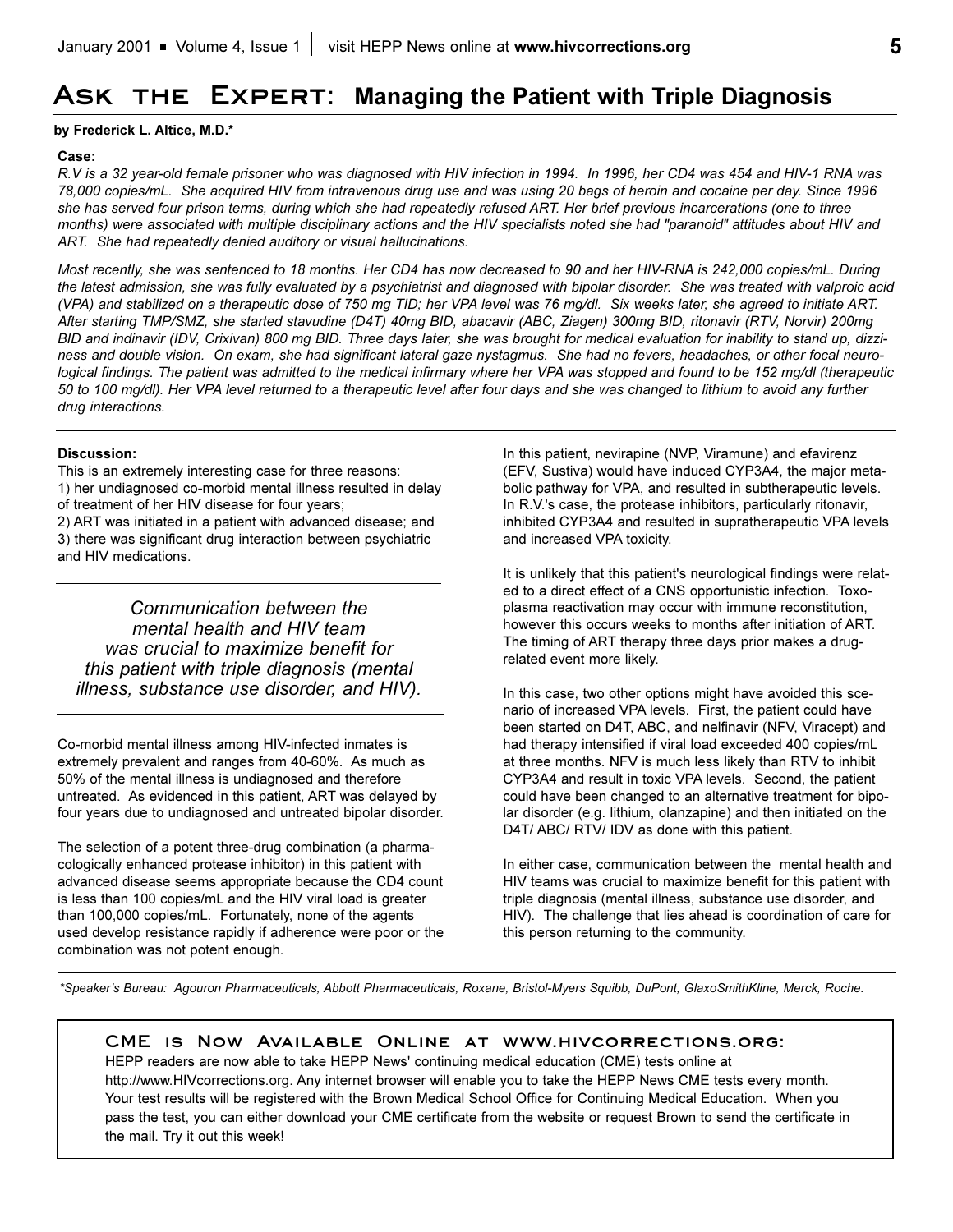# **HEPPigram: The HIV Dementia Scale**

This tool screens short term memory, concentration, and processing speed. While these areas may show some impairment in patients with moderate to severe depression, the cut off for considering dementia is sufficiently low to reduce the probability of false positive results. The maximum score is 16. A score of 10 or less suggests HIV dementia.

| <b>SCORE</b> | <b>MAXIMUM</b> | <b>TEST</b>                                                                                                                                                                                                                                                                                                                                                                                                                                                                                                                                                                                    |
|--------------|----------------|------------------------------------------------------------------------------------------------------------------------------------------------------------------------------------------------------------------------------------------------------------------------------------------------------------------------------------------------------------------------------------------------------------------------------------------------------------------------------------------------------------------------------------------------------------------------------------------------|
|              |                | Memory-registration: Give the patient four words (dog, hat, green, peach) in four seconds<br>and ask for immediate recall. Repeat words if patient does not recall them immediately. Tell<br>patient you will ask for recall of the words again a bit later.                                                                                                                                                                                                                                                                                                                                   |
|              | 4              | Attention: Hold both hands up at patient's shoulder width and eye height and ask patient to<br>look at your nose. Move the index finger of one hand and instruct patient to look at the finger<br>that moves, then look back to your nose. Practice until patient is familiar with task. Then<br>instruct patient to look at the finger that is not moving. Practice until patient understands task.<br>Perform 20 trials. An error is recorded when the patient looks toward the finger that is mov-<br>ing. Score: <3 errors = 4; 4 errors = 3; 5 errors = 2; 6 errors = 1; >6 errors = 0    |
|              | 6              | Psychomotor speed: Instruct patient to write the letters of the alphabet (upper case) with a<br>Measure time in seconds using a stop watch. As a pretest, ask patient to say the letters of<br>the alphabet out loud. If unable to do so, ask patient to count from 1 to 26 out loud. If the<br>patient is unable to count correctly, ask patient to write numbers from 1 to 20 and time.<br>Convert the score in seconds to a numerical value. Score: $\leq$ 21 sec = 6; 21.1 to 24 sec = 5;<br>24.1 to 27 sec = 4; 27.1 to 30 sec = 3; 30.1 to 33 sec = 2; 33.1 to 36 sec = 1; $>36$ sec = 0 |
|              | 4              | Memory-recall: Five minutes after the start of the test, ask patient to recall the four words.<br>Score: Give 1 point for each word spontaneously recalled. For words not recalled, prompt<br>with asemantic clue as follows: animal (dog); piece of clothing (hat); color (green); fruit<br>(peach). Give 0.5 point for each word recalled correctly after prompting.                                                                                                                                                                                                                         |
|              | $\mathbf{2}$   | Constructional: Ask patient to copy a 3-D cube as precisely and quickly as possible. Convert<br>the raw score to a numerical score. Score: $\leq$ 25 sec = 2; 25 to 35 sec = 1; $>$ 35 sec = 0                                                                                                                                                                                                                                                                                                                                                                                                 |

*This test was developed by Johns Hopkins University and is available on the web at http://www.iapac.org/clinmgt/mh/demscale.html.*

# **Resources**

Multi-Health Specialities (MHS) produces a comprehensive catalog of psychological test instruments, including the Becks Depression scale and the CES-D. Call 800.456.3003 or write MHS at 908 Niagara Falls Blvd., North Tonawanda, NY 14120- 2060, 800.456.3003.

**Mental Health Websites:**

**Mental Health Info Source** http://www.mhsource.com

**International Association of Physicians in AIDS Care** http://www.iapac.org/index.html

**Depression, Anxiety and Mental Health** http://www.thebody.com/mental.html

**Substance Abuse and Mental Health Service Administration**  http://www.samhsa.gov/

**Mental Health: Knowledge Exchange Network (KEN)** http://www.mentalhealth.org

# **National Institute of Mental Health Center for Mental Health Research on AIDS**

http://www.nimh.nih.gov/oa/index.htm

### **HIV/AIDS Treatment Websites: Harvard AIDS Institute**

http://www.hsph.harvard.edu/hai/

**National Library of Medicine Resources on HIV/AIDS** http://sis.nlm.nih.gov/hiv.cfm

**HIV Insite** http://hivinsite.ucsf.edu/

**AEGiS: The largest HIV/AIDS resource on the internet** http://www.aegis.com

**The Body: An AIDS and HIV information Resource** http://www.thebody.com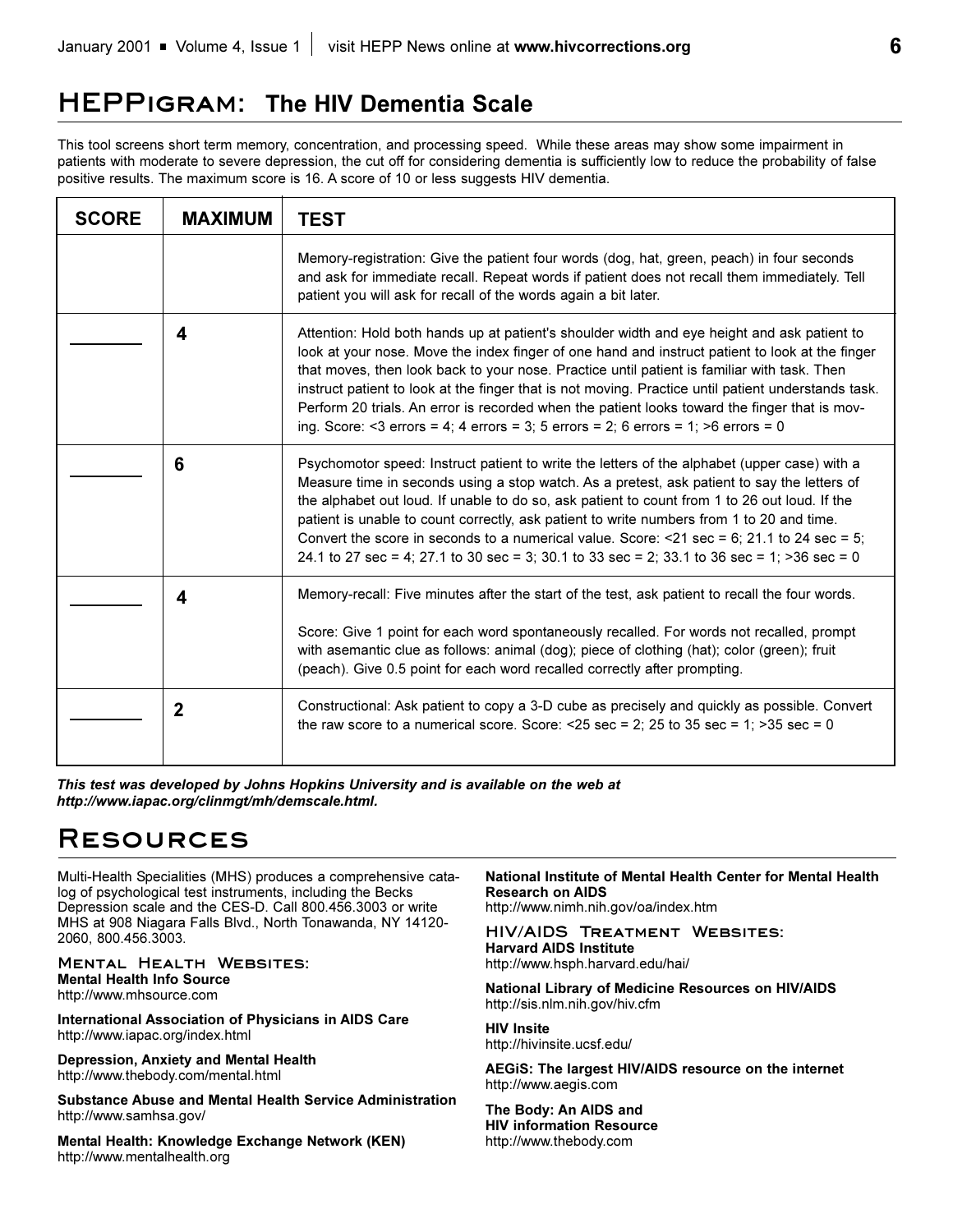|<br>|<br>|<br>|<br>|<br>|<br><br>|<br><br><br><br><br><br><br> O I O

# **Interactions Between HIV and Mental Health Medications**

|                        |                                                  | <b>MEDICATION (Brand Name)</b>       | <b>INTERACTION</b>                                                                                                                             |                                                                                                                                                                    |  |  |
|------------------------|--------------------------------------------------|--------------------------------------|------------------------------------------------------------------------------------------------------------------------------------------------|--------------------------------------------------------------------------------------------------------------------------------------------------------------------|--|--|
|                        |                                                  | Fluoxetine (Prozac)                  | See * below. a, b, c                                                                                                                           |                                                                                                                                                                    |  |  |
|                        | Serotonin Reuptake Inhibitors<br>(SRIs or SSRIs) | Citalopram (Celexa)                  | Could be affected by RTV, monitor for toxicity. Of SSRIs,<br>this agent is less likely to be affected by PIs.                                  |                                                                                                                                                                    |  |  |
|                        |                                                  | Sertraline (Zoloft)                  | less severe due to shorter half-life. a, b, c                                                                                                  | Side effects are similar to those noted for Prozac, but are                                                                                                        |  |  |
|                        |                                                  | Paroxetine (Paxil)                   | Promotes sleep; initial dose is 20 mg/d; increase by 10mg<br>increments. Less likely to interfere with other medications<br>than other SRIs. d |                                                                                                                                                                    |  |  |
| <b>ANTIDEPRESSANTS</b> |                                                  | Fluvoxamine (Luvox)                  | a, b, c                                                                                                                                        |                                                                                                                                                                    |  |  |
|                        |                                                  | Venlafaxine (Effexor)                | a, b                                                                                                                                           |                                                                                                                                                                    |  |  |
|                        | <b>Mixed Agents</b>                              | Buspirone (BuSpar)                   | daily dose of 15-30mg.*                                                                                                                        | - Nonbenzodiazepine-nonbarbiturate; dependence liabili-<br>ty negotiable; increase dose 5mg q 2-4 days to effective<br>Not likely to be affected by PIs or NNRTIs. |  |  |
|                        |                                                  | Amitryptyline (Elavil)               | d                                                                                                                                              |                                                                                                                                                                    |  |  |
|                        |                                                  | Doxepin (Sinequan)                   | d                                                                                                                                              |                                                                                                                                                                    |  |  |
|                        | Tricyclics                                       | Nortriptyline (Aventyl, Pamelor)     |                                                                                                                                                | Titrate level (70-125mg/dL). promotes sleep. d                                                                                                                     |  |  |
|                        |                                                  | Desipramine (Norpramin)              |                                                                                                                                                | Desipramine (<125 ng/dl). promotes sleep. d                                                                                                                        |  |  |
|                        |                                                  | Nefazodone HCI (Serzone)             | a, b, c                                                                                                                                        |                                                                                                                                                                    |  |  |
|                        | Other<br>Agents                                  | Bupropion (Wellbutrin/Zyban)         | Initial dose is 150mg bid; increase to 300mg/day after 3<br>days, as necessary. a, b, c                                                        |                                                                                                                                                                    |  |  |
|                        |                                                  | Haloperidol (Haldol)                 | d                                                                                                                                              |                                                                                                                                                                    |  |  |
|                        | NTIPSYCHOTICS                                    | Chlorpromazine (Thorazine)           | d                                                                                                                                              |                                                                                                                                                                    |  |  |
|                        |                                                  | Respiridone (Respirdal)              | d                                                                                                                                              | <b>COMMENTS KEY:</b>                                                                                                                                               |  |  |
|                        |                                                  | Imipramine (Tofranil)                | d                                                                                                                                              | $a$ - potential $\downarrow$ levels by efavirenz (EFV),<br>nevirapine (NVP; clinical significance                                                                  |  |  |
|                        | ⋖                                                | Thioridazine (Mellaril)              | d                                                                                                                                              | unclear, monitor for sub-therapeutic effect                                                                                                                        |  |  |
|                        |                                                  | Perphenazine (Trilafon)              | d                                                                                                                                              | b - potential 1 levels by Protease<br>Inhibitors (PIs); clinical significance                                                                                      |  |  |
|                        |                                                  | Lithium                              | Not affected by PIs or NNRTIs                                                                                                                  | unclear, monitor for toxicity<br>c - potential 1 levels of PIs and Non-                                                                                            |  |  |
|                        |                                                  | Olanzapine (Zyprexa)                 | a, b, d                                                                                                                                        | nucleoside Reverse Transcriptase<br>Inhibitors (NNRTIs); clinical significance<br>unclear,<br>monitor for toxicity                                                 |  |  |
|                        | MOOD<br>STABILIZING<br>AGENTS                    | Valproic Acid (Depakote, Divalproex) | a, b, c                                                                                                                                        |                                                                                                                                                                    |  |  |
|                        |                                                  | Diazepam (Valium)                    | d, e                                                                                                                                           | d - possible 1 levels by ritonavir<br>e - Metabolites could be affected by PIs                                                                                     |  |  |
|                        |                                                  | Clonazepam (klonopin)                | b, d, e                                                                                                                                        | and NNRTIs, clinical significance unclear.<br>Suggested start with reduced dosage and<br>titrate up.<br>* Major side effects are nausea, nervous-                  |  |  |
|                        | <b>BENZODIAZAPINE</b>                            | Alprazolam (Xanax)                   | b, d, e                                                                                                                                        |                                                                                                                                                                    |  |  |
|                        |                                                  | Temazepam (Restoril)                 | b, d, e                                                                                                                                        |                                                                                                                                                                    |  |  |
|                        |                                                  | Lorazepam (Ativan)                   | b, d, e                                                                                                                                        | ness, insomnia, weight loss, dry mouth,<br>constipation; insomnia may be treated<br>with Desyrel 25-50mg hs.                                                       |  |  |

*\*tetracycline, fluoroquinolones contraindicated in pregnancy*

Developed by HEPP staff.

*References: Bartlett JG and Gallant JE. 2000-2001 Medical Management of HIV Infection. Johns Hopkins University, Baltimore, MD. 2000. Available at http://www.hopkins-aids.edu/publications/book/ch7\_1std.html.*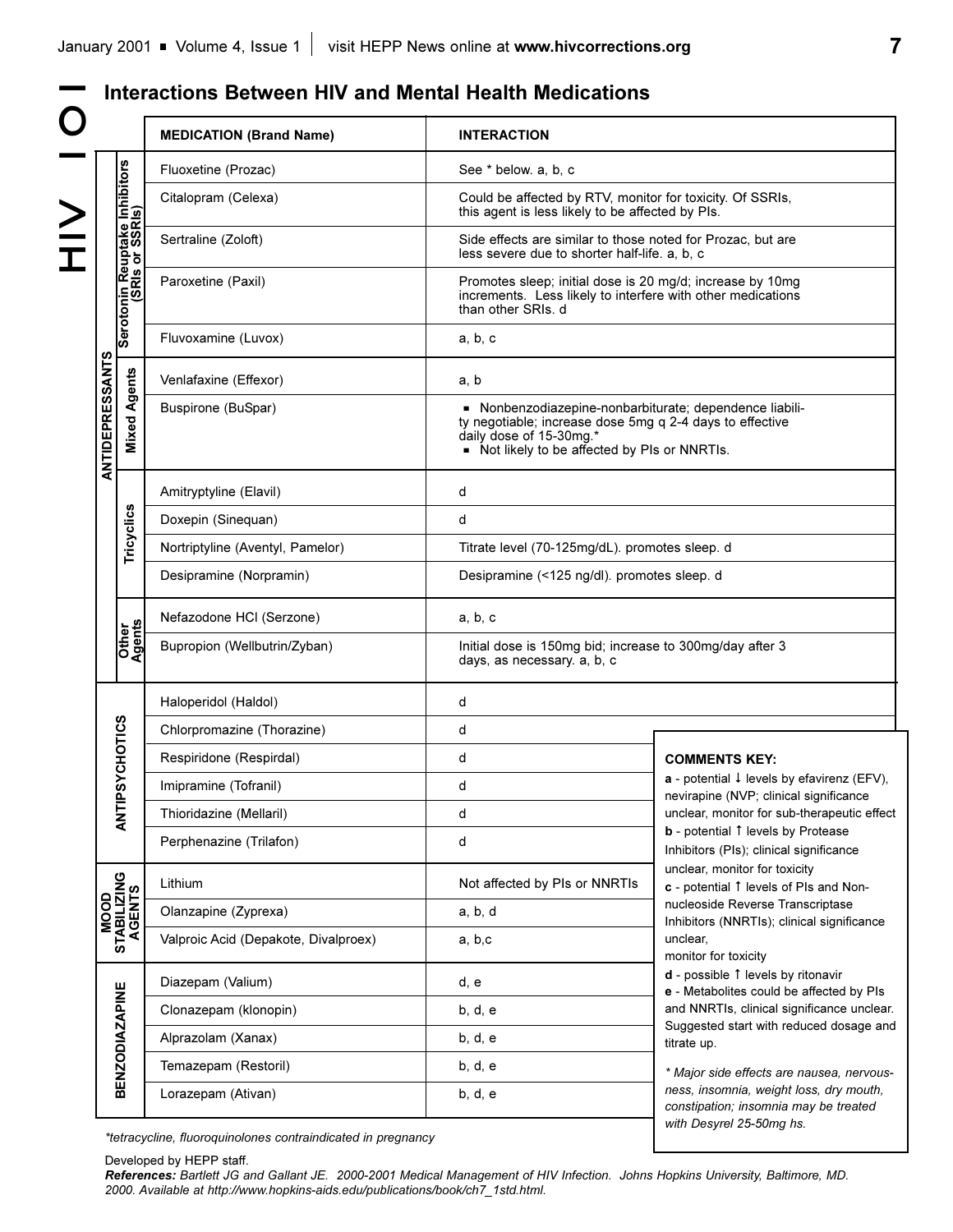# **Save the**  DATES

**Management of HIV/ AIDS in the Correctional Setting: A Live Satellite Videoconference Series "Primary Care of the HIV-Infected Incarcerated Patient"** *January 30, 2001 12:30-3:30 p.m. EST* CME Credits Available Call: 518.262.6864 Email: santosm@mail.amc.edu www.amc.edu/patient/HIV/hiv.htm *(videoconference series)*

**Funding Opportunity: National Partnerships for HIV Prevention with a Focus on Business and Labor, Youth at High Risk, and Migrant Workers.** *Applications due: February 23, 2001.* Call: Julia Valentine at 888.472.6874 Visit: http://www.cdc.gov/od/ pgo/funding/01017.htm

**25th Annual NCCHC Conference** *November 2001* Abstract DEADLINE is February 28, 2001. Visit: www.ncchc.org

### **American Correctional Health Services Multidisciplinary Training Conference** *March 15-18, 2001 Atlanta, Georgia* Call: 877.918.1842 Visit: www.corrections.com/ achsa/conferences.html

# **New at HEPP News!**

We thank our readers for their positive comments and helpful suggestions on the HEPP News Survey. You suggested, and we've made, the following changes:

- **Continuing Medical** Education credits are available online at www.HIVcorrections.org.
- $= 24$  archived issues of HEPP News are now available online.
- $\blacksquare$  Topics like Hepatitis C and TB are covered and written specifically for the correctional setting!
- You can receive HEPP News via email every month electronically.

# **News Flashes**

### **CDC warns: Use of Nevirapine for Post Exposure Prophylaxis Associated with Adverse Events**

Serious adverse events have been attributed to nevirapine (NVP, Viramune) regimens in otherwise healthy, uninfected healthworkers who experienced a needle stick while treating a potentially HIV-infected patient (CDC. Serious Adverse Events Attributed to Nevirapine Regimens for Postexposure Prophylaxis After HIV Exposure - Worldwide, 1997-2000. MMWR 1/05/01; 49(51): 1153.) Nevirapine has not been recommended for PEP. Nevirapine is recommended, however, to treat individuals infected with HIV and to prevent vertical transmission of HIV from mothers to their infants during birth, with the different recommendations based on the "relative benefits and risks" of the drug. No serious adverse effects have been found in vertical transmission studies with nevirapine, and UNAIDS supports the CDC's recommendation for using the drug to prevent such transmission.

The December issue of *Infection Control and Hospital Epidemiology* (2000;21:780-785) published a study showing that side effects from postexposure prophylaxis (PEP) for HIV are common, although treatment toxicity is rarely serious. Of the 449 patients for whom six-week data were available, more than half of the 197 people who discontinued PEP reported doing so because of adverse effects.

### **BMS Issues Caution on D4T and DDI Use in Pregnant Women**

While the Food and Drug Administration (FDA) conducts a review of the two products, Bristol-Myers Squibb has issued a warning to AIDS doctors around the world cautioning that two of its AIDS drugs, stavudine (d4T, Zerit) and didanosine (Videx, ddI), should be used sparingly in pregnant women after the deaths of three expectant mothers who were taking the medications. Three cases of fatal lactic acidosis were reported to the FDA that occurred in pregnant women taking Zerit and Videx in combination with other drugs used to treat HIV. Although data have suggested that women may be at increased risk for the development of lactic acidosis and liver toxicity, it is unclear whether pregnancy potentiates these known side effects. The complete FDA Talk Paper can be accessed at

http://www.hivatis.org/atisnew.html.

# **Other News . . .**

We have a new sign-up number, so tell your colleagues to sign up for HEPP News by calling 1.800.748.4336. (You can also sign up on the website at www. hivcorrections.org or by faxing 1.617.770.3339 or emailing hepp@corrections.net.)

# **Recent Evidence Supports HAART Intitiation During Primary HIV Infection**

According to the December issue of AIDS, initiation of HAART during primary HIV infection results in more rapid and complete immune reconstitution than when started later. Australian researchers conducted a prospective study of 58 treatment-naive individuals who received indinavir or nelfinavir plus two nucleoside reverse transcriptase inhibitors. Dr. Gilbert Kaufmann and colleagues found that at 12 months, the median CD4 count increased from 470 to 758 copies/mL in patients with primary infection compared with an increase from 204 to 310 copies/mL in chronically infected individuals. Normal levels of CD4 cells were achieved in 93% and 37% of primary and chronically infected individuals, respectively. Kaufmann et al note, however, that longer followup will be required to determine whether enhanced immunological recovery translates into improved long-term outcome. (AIDS 2000;14:2643-2651).

### **Italian Prisons Successful with DOT for HAART**

A recent letter to JAMA reported that directly observed therapy (DOT) was well accepted and improved adherence to HAART regimens among Italian prisoners. Italian researchers selected nine Italian prisons in which antiretroviral drugs are administered by DOT (DOT schedule), and nine prisons in which nurses leave all drugs with the patient once a day (NDOT schedule). Eighty-four HIV-infected intravenous drug users were consecutively enrolled from April 1997 to September 1998. All patients in the DOT group showed a significant decrease in viral load (>2 log) after therapy. Of these, 23 (62.1%) had a plasma HIV RNA level below the detection limit compared with 16 patients (34.0%) in the NDOT. In the DOT group, only two patients (5.4%) had CD4 <200 106/L, while 15 NDOT (31.9%) had CD4 cell CD4<200 106/L. The authors assume that the DOT group had 100% adherence to the treatment regimen. The cost of implementing DOT in this setting was low; according to the authors, no additional staff was required to administer this therapy. Ensuring adherence to treatment regimens by DOT results in a higher efficacy of HAART. (Babudieri S, Aceti A, D'Offizi GP, Carbonara S, Starnini G. Directly observed therapy to treat HIV infection in prisoners [letter] JAMA. 2000 Jul 12;284(2):179-80.)